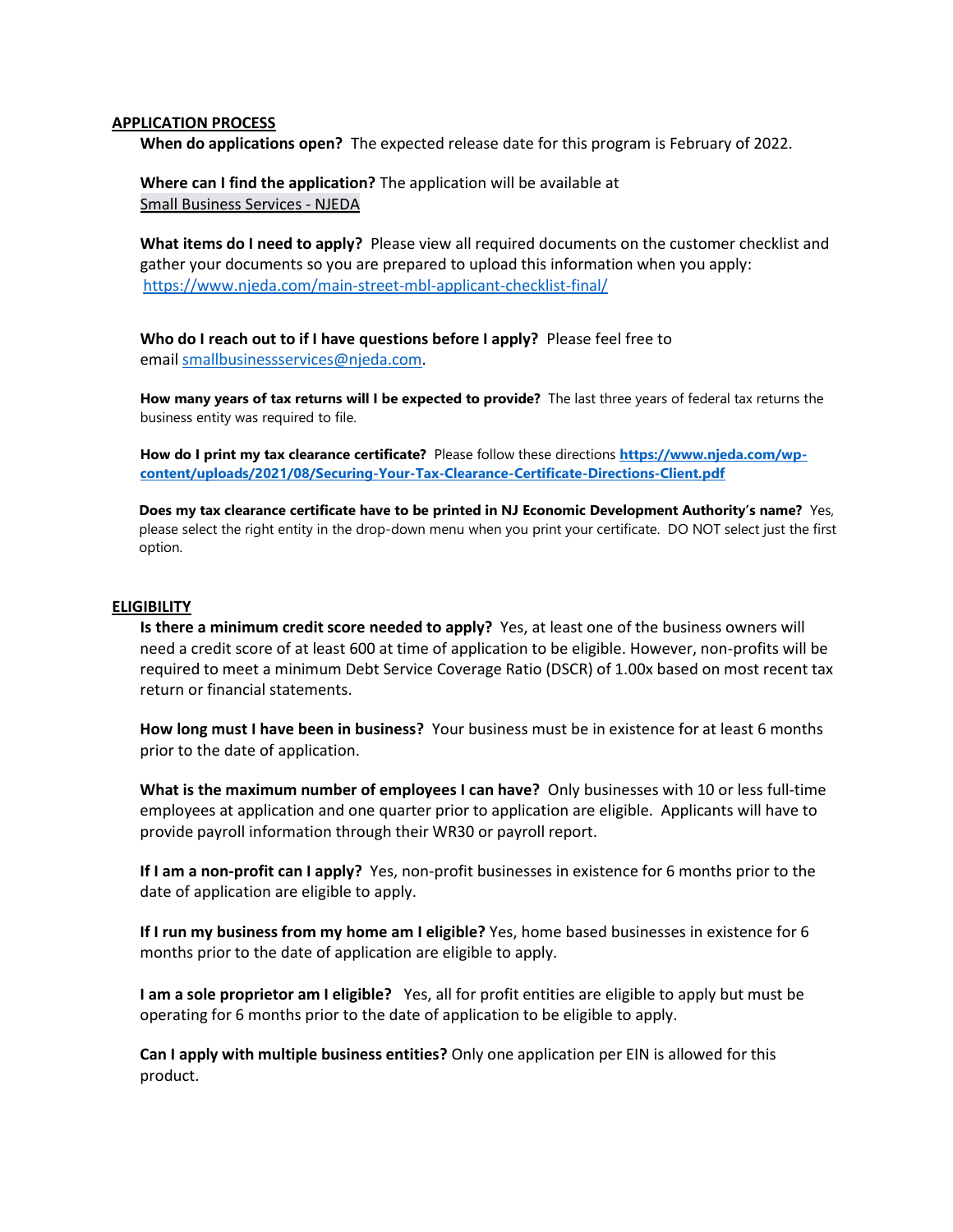**I haven't been impacted by COVID-19 can I apply for this loan?** Yes, COVID impact is not a requirement for this loan product.

**Can I apply if I have another loan and/or grant with NJEDA?** Yes, however, you must be current and in good standing with all payments and must meet the eligibility criteria for this product.

**Are real estate companies eligible to apply for the loan?** Real estate and real estate holding companies are NOT eligible.

**What is the maximum revenue a business can make to qualify for this product?** Applicants must demonstrate that based on the last tax return they are required to file their revenue was \$1.5 million or less.

## **LOAN TERMS**

**Are there any fees for this loan?** There is a non-refundable application fee of \$100 due at the time of application and a non-refundable closing fee of \$400.

**What is the interest rate?** Everyone receives a 2% interest rate at time of closing.

 **What is the term of the loan?** The term is 10 years. **Do I need collateral?** No is collateral needed for this product.

**Are personal guarantees required for this loan?** Yes, all owners will need to provide personal guarantees.

**Can I apply for less than \$50,000?** Yes, applicants should only apply for the amount they need and can document.

**When do I have to start making payments?** There are no payments for the first (1) year of your loan term. No interest accrues during this first year. Payments will start the beginning of the second year after your closing date.

**Is a portion of this loan forgivable?** Yes, applicants must meet specific criteria at the end of the  $5<sup>th</sup>$  year to be eligible for forgiveness. 1) Not in default 2) Be open and operating 3) Have no payment delinquencies that are over 90 days. If the following criteria is met, then the applicant is eligible for their loan balance to be forgiven. The applicant must file the necessary form that will be provided in their closing documents from NJEDA.

**What happens if I am not eligible for loan forgiveness?** If an applicant is not eligible, they will be expected to continue making their loan payments for the full term of the loan as defined in their loan agreement.

**Will someone reach out to me about loan forgiveness?** Yes, applicants will be sent an email notice 60 days prior to the end of the  $5<sup>th</sup>$  year.

**If I forget to send in my form is my loan still eligible for forgiveness?** Yes, payments are required until forgiveness is awarded. Applicants will be expected to continue making payments until forgiveness is awarded to them. If the necessary information is not provided to NJEDA the applicant is expected to continue making payments until they are notified their balance has been forgiven.